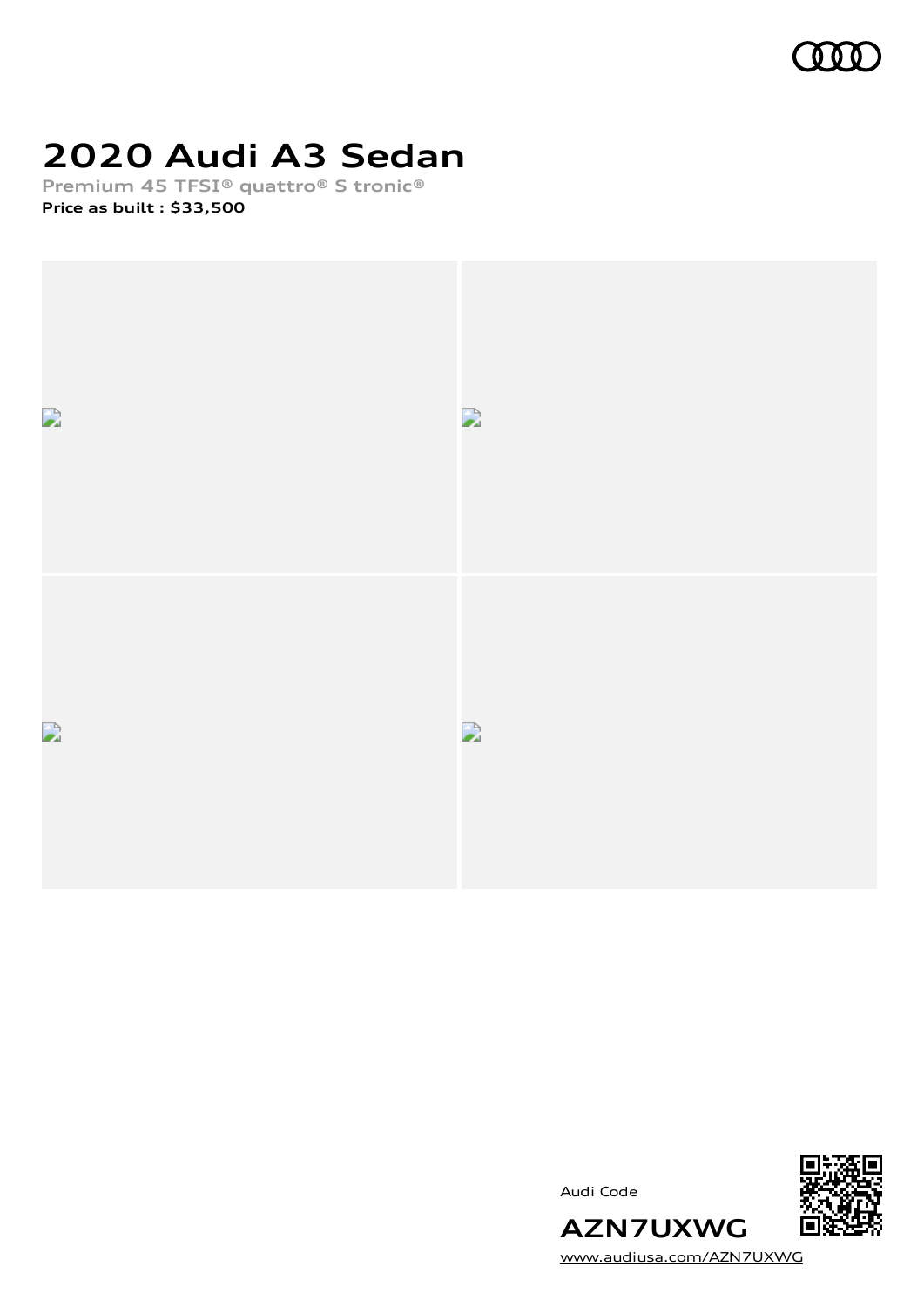### **Summary**

#### **Audi 2020 Audi A3 Sedan** Premium 45 TFSI® quattro® S tronic®

**Price as buil[t](#page-10-0)** \$33,500

#### **Exterior colour**

Ibis White

### $\overline{\phantom{a}}$

#### **Further Information**

|                 | N٥          |
|-----------------|-------------|
| Mileage         | 2,951 miles |
| Type of vehicle | Used car    |

**Warranty**

#### **Interior colour**

| Black |
|-------|
| Black |
| Black |
| Black |
|       |

#### **Audi Code** AZN7UXWG

**Your configuration on www.audiusa.com** [www.audiusa.com/AZN7UXWG](https://www.audiusa.com/AZN7UXWG)

#### **Commission number** 73088bad0a0e09af5ee7

#### **Technical Specifications**

| Engine type                  | 2.0-liter four-cylinder                       |
|------------------------------|-----------------------------------------------|
| stroke                       | Displacement/Bore and 1,984/82.5 x 92.8 cc/mm |
| Max. output                  | 228 HP                                        |
| Torque                       | 258 lb-ft@rpm                                 |
| Top track speed              | 130 mph $1$                                   |
| Acceleration (0 - 60<br>mph) | 5.4 seconds                                   |
| Recommended fuel             | Regular                                       |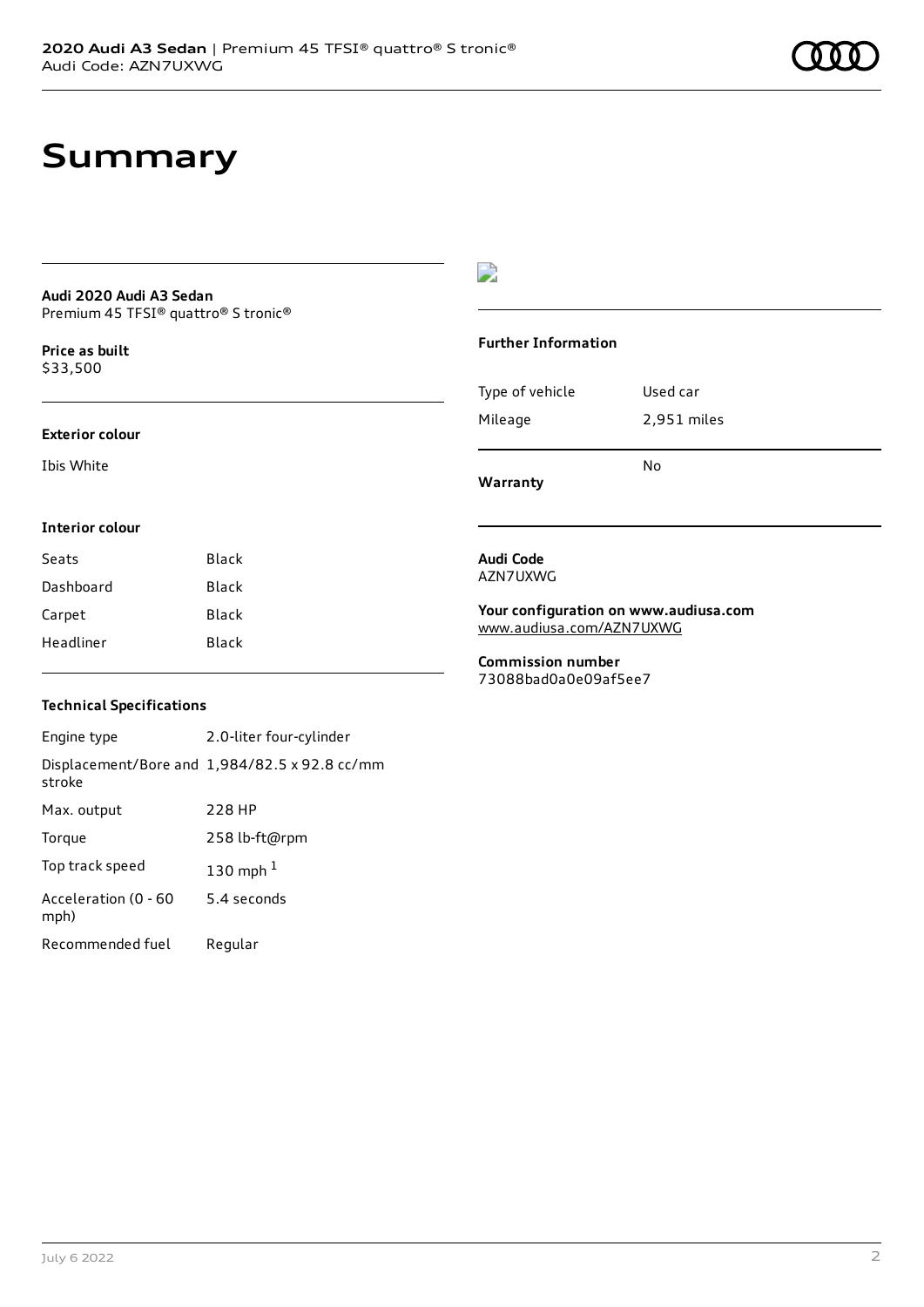# **Equipment**

Ibis White

Sport suspension system

Side & Rear cross traffic assist package

Parking system plus (front and rear acoustic sensors)

Audi side assist with rear cross traffic assist







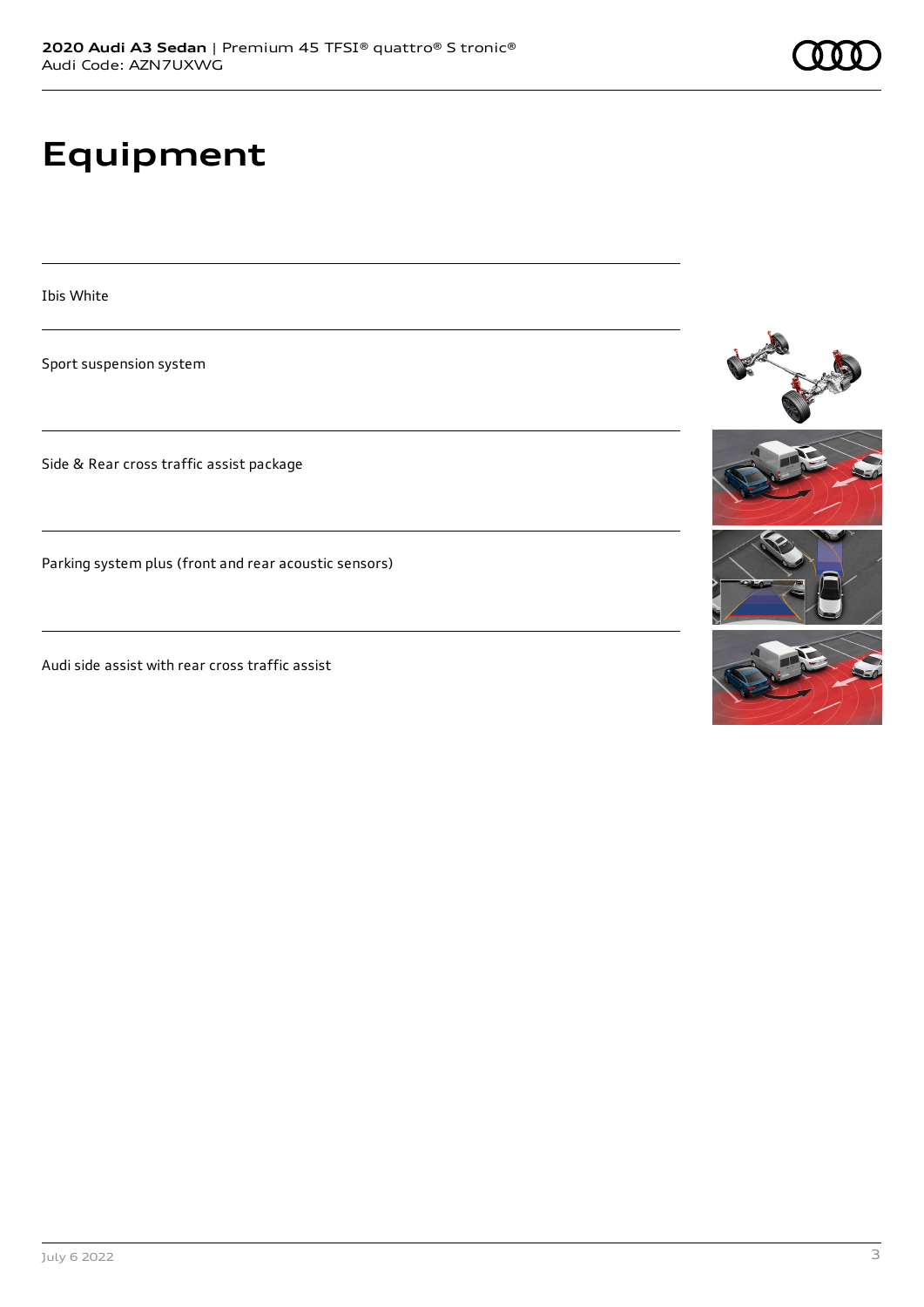**Standard features**

### **Infotainment and Driver Assistance**

| 9VD             | Audi sound system with ten speakers, 180<br>watts and single CD player with MP3<br>playback capability    |
|-----------------|-----------------------------------------------------------------------------------------------------------|
| <b>9S6</b>      | Color driver information system                                                                           |
| 7UH             | Connectivity package                                                                                      |
| <b>I8S</b>      | MMI <sup>®</sup> radio                                                                                    |
| QV3             | SiriusXM® with 90-day All Access trial<br>subscription                                                    |
| 97X             | BLUETOOTH <sup>®</sup> wireless technology<br>preparation with streaming audio for<br>compatible devices  |
| 6K <sub>2</sub> | Audi pre sense® front with pedestrian<br>protection                                                       |
| 2H <sub>6</sub> | Audi drive select                                                                                         |
| 7W1             | Audi pre sense® basic                                                                                     |
| UI <sub>2</sub> | Audi smartphone interface including Apple<br>CarPlay™ and Google™ Android Auto™ for<br>compatible devices |
| KA2             | Rearview camera                                                                                           |

### **Safety and Security**

| 4UB             | Driver and front-passenger advanced airbags                                                               |
|-----------------|-----------------------------------------------------------------------------------------------------------|
| 1AS             | Electronic Stability Control (ESC) with<br>secondary collision brake assist and traction<br>control (ASR) |
| UH1             | Electromechanical parking brake                                                                           |
| 8T <sub>2</sub> | Cruise control with coast, resume and<br>accelerate features                                              |
| 6Y8             | Top track speed of 155 mph                                                                                |
| 4H <sub>3</sub> | Integrated child door locks in rear doors                                                                 |
| 1N <sub>3</sub> | Electromechanical power steering                                                                          |

### **Safety and Security**

| 7K6 | Tire-pressure monitoring system                                              |
|-----|------------------------------------------------------------------------------|
| 4X3 | Front thorax side airbags and Sideguard <sup>®</sup><br>head curtain airbags |
| 8N6 | Rain/light sensor for automatic windshield<br>wipers and headlights          |
| 413 | Audi advanced key-keyless start, stop and<br>front door & trunk entry        |
| 3B7 | Lower Anchors and Tethers for Children<br>(LATCH) in rear seats              |

### **Exterior**

| 0P <sub>0</sub> | Dual exhaust outlets with chrome tips                        |
|-----------------|--------------------------------------------------------------|
| 6XD             | Power-adjustable, heated exterior side<br>mirrors            |
| 1S1             | Vehicle tool kit and vehicle jack                            |
| 9T1             | Heated windshield washer nozzles                             |
| 0 <sub>N4</sub> | Four-link rear suspension                                    |
| 8IH             | Xenon plus headlights with LED daytime<br>running lights     |
| 8TB             | Rear fog lights                                              |
| HX9             | 18" 225/40 all-season tires                                  |
| 8SK             | LED taillights                                               |
| 4KC             | Side and rear windows in heat-insulating<br>glass            |
| 0 <sub>NB</sub> | S line® fender badge                                         |
| 4ZD             | Audi exclusive black high-gloss styling<br>package           |
| V93             | 18" 5-arm-trapazoid design high-gloss black<br>finish wheels |
|                 |                                                              |

### **(1/2)**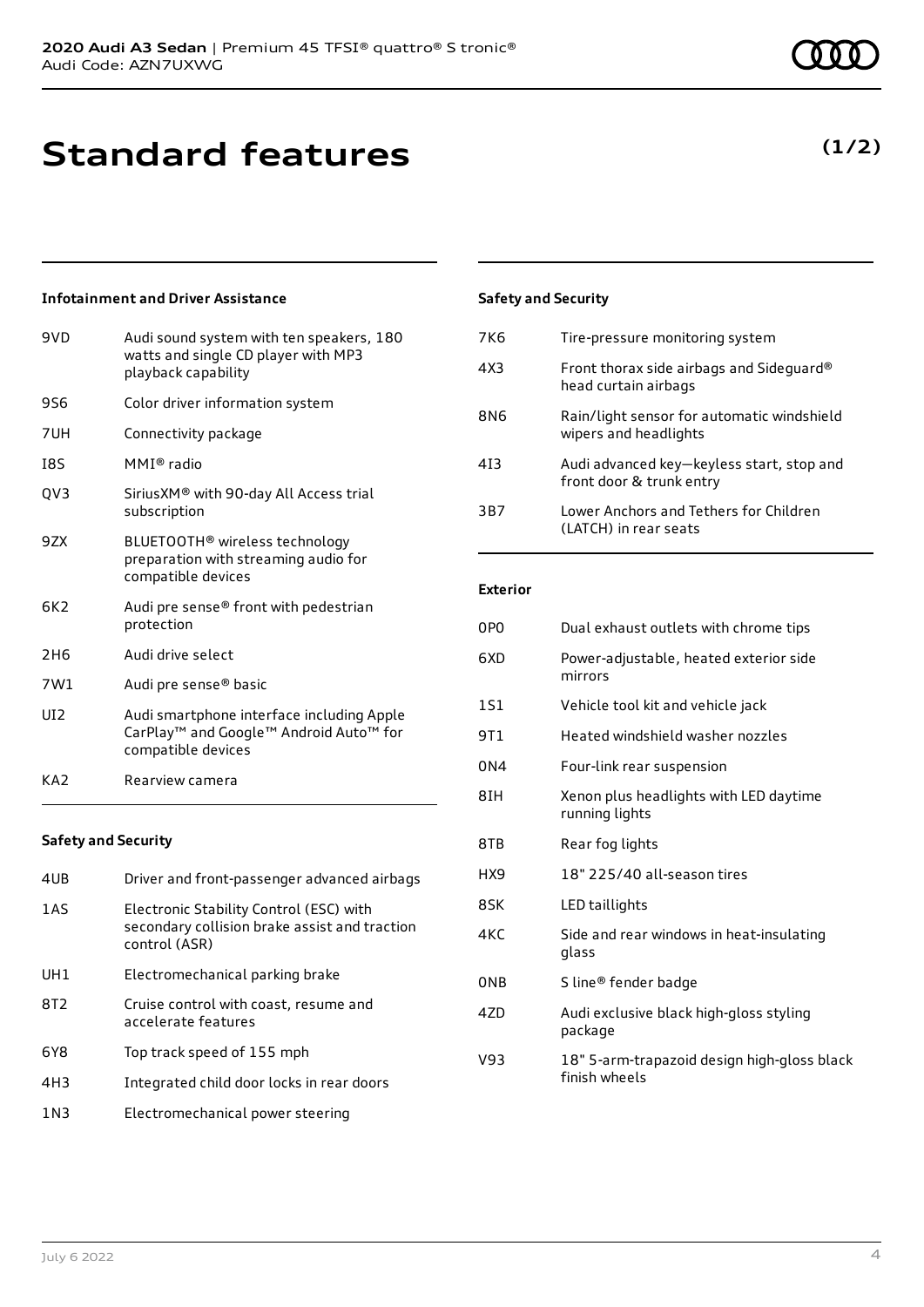# **Standard features**

### **Interior**

| 011             | Aluminum interior package                                           |
|-----------------|---------------------------------------------------------------------|
| 3FB             | Panoramic sunroof                                                   |
| VT5             | Aluminum door sill inlays with S badging                            |
| 6NO             | Black cloth headliner                                               |
| 9AK             | Dual-zone automatic climate control                                 |
| 4L <sub>2</sub> | Manual-dimming interior rear view mirror                            |
| QQ4             | Ambient LED interior lighting package                               |
| 1XW             | Three-spoke multifunction steering wheel                            |
| 6E3             | Folding front center armrest                                        |
| 7F9             | Leather-wrapped gear selector                                       |
| 3NU             | Split-folding 40/20/40 rear seatbacks<br>with load-through facility |
| 7HA             | Without extended leather package                                    |
| N4M             | Leather seating surfaces                                            |
| 4A3             | Heated front seats                                                  |
| 5TD             | Aluminum Mistral inlays                                             |

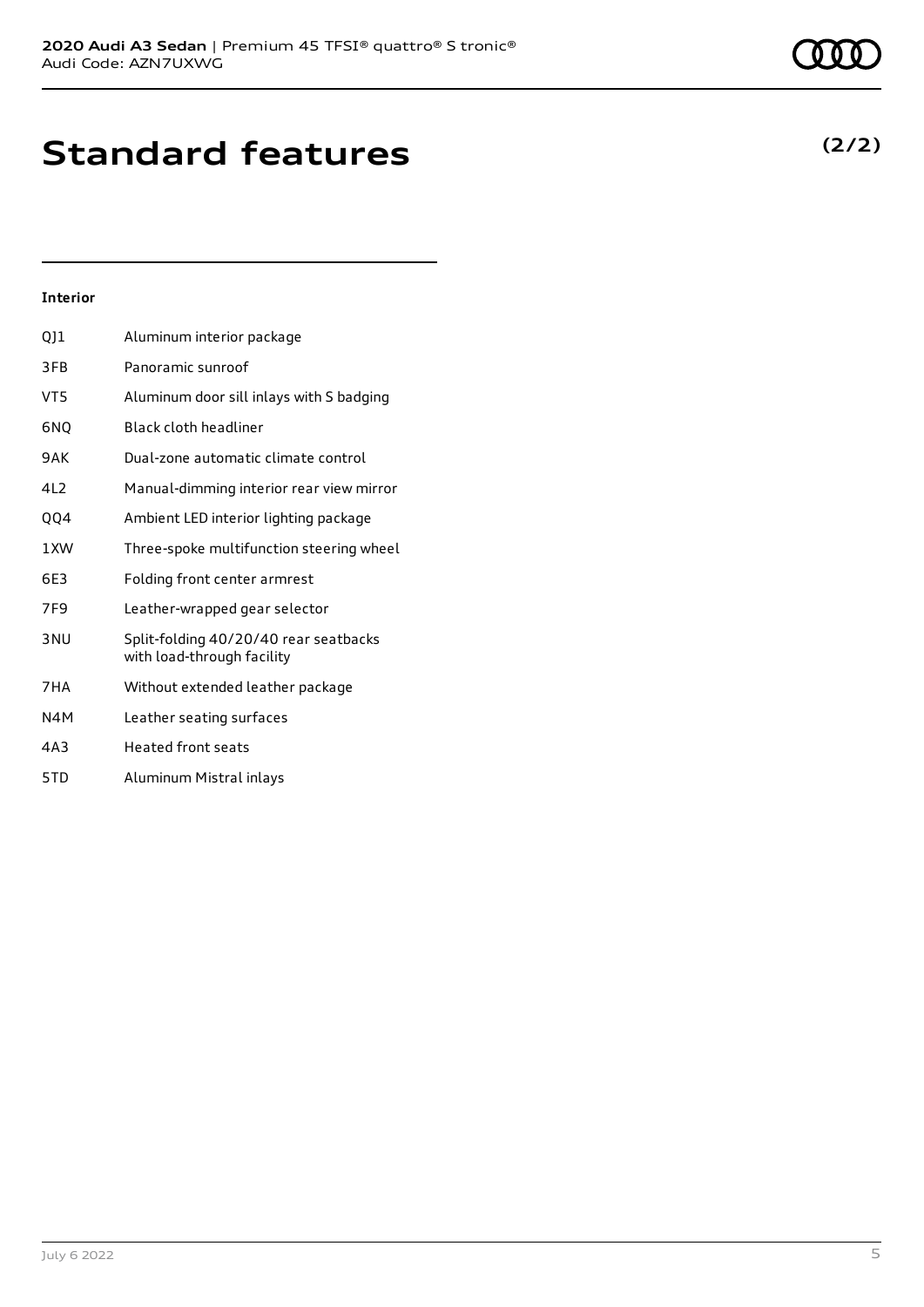## **Dealer remarks**

\*\* Our mission is to work as a cohesive team and to be the best in every area of our business \*\* We will accomplish this by relentlessly earning our Customer's loyalty by exceeding their expectations and creating world class experiences \*\*

#### \*\*CERTIFIED\*\*.

Honesty, integrity and great customer service - that's what you can expect from Royal Automotive Group. After 70 years in the automotive industry, we've learned that nothing is more important than treating the customer right. We work hard to offer our customers the largest and best selection in new and pre-owned vehicles, and our goal is to make you a customer for life. http://www.royalauto.com/ Vehicle Features May Include; 10 Speakers, 4- Wheel Disc Brakes, ABS brakes, Air Conditioning, Alloy wheels, AM/FM radio: SiriusXM, Anti-whiplash front head restraints, Automatic temperature control, Brake assist, Bumpers: body-color, CD player, Delay-off headlights, Driver door bin, Driver vanity mirror, Dual front impact airbags, Dual front side impact airbags, Electronic Stability Control, Exterior Parking Camera Rear, Four wheel independent suspension, Front anti-roll bar, Front Bucket Seats, Front Center Armrest, Front dual zone A/C, Front reading lights, Heated door mirrors, Heated Front Bucket Seats, Heated front seats, High intensity discharge headlights: Xenon plus, Illuminated entry, Knee airbag, Leather Seating Surfaces, Leather Shift Knob, Leather steering wheel, Low tire pressure warning, Occupant sensing airbag, Outside temperature display, Overhead airbag, Panic alarm, Passenger door bin, Passenger vanity mirror, Power door mirrors, Power driver seat, Power moonroof, Power steering, Power windows, Radio data system, Radio: Audi Concert AM/FM/CD/SAT Player, Rain sensing wipers, Rear anti-roll bar, Rear fog lights, Rear reading lights, Rear seat center armrest, Rear window defroster, Remote keyless entry, Security system, Speed control, Speed-sensing steering, Speed-Sensitive Wipers, Split folding rear seat, Steering wheel mounted audio controls, Tachometer, Telescoping steering wheel, Tilt steering wheel, Traction control, Trip computer, Turn signal indicator mirrors, Variably intermittent wipers, and Wheels: 18" 5-Arm-Trapezoid Design High-Gloss.

Priced below KBB Fair Purchase Price!

CARFAX One-Owner.

Clean CARFAX.

Odometer is 4504 miles below market average!

22/30 City/Highway MPG

Audi Certified pre-owned Details:

\* Includes 24/7 Roadside Assistance emergency towing, collision, jump start, flat tire change, emergency fuel service, lock-out service, extrication service, Audi assist, CARFAX Vehicle History Report and SiriusXM satellite radio complimentary 90 day subscription. If Audi New Vehicle Limited Warranty (NVLW) coverage remains at time of CPO purchase, CPO Limited Warranty Coverage commences upon expiration of NVLW and continues until 5 years from vehicle's original in-service date with no mileage limitation. If NVLW coverage has expired at time of CPO purchase, CPO Limited Warranty coverage commences at time of purchase and continues for 12 months with no mileage limitation. Limited warranty is transferable between private parties.

- \* Warranty Deductible: \$0
- \* Roadside Assistance
- \* Vehicle History
- \* Transferable Warranty
- \* 300+ Point Inspection
- \* Limited Warranty: 12 Month/Unlimited Mile beginning after new car warranty expires o...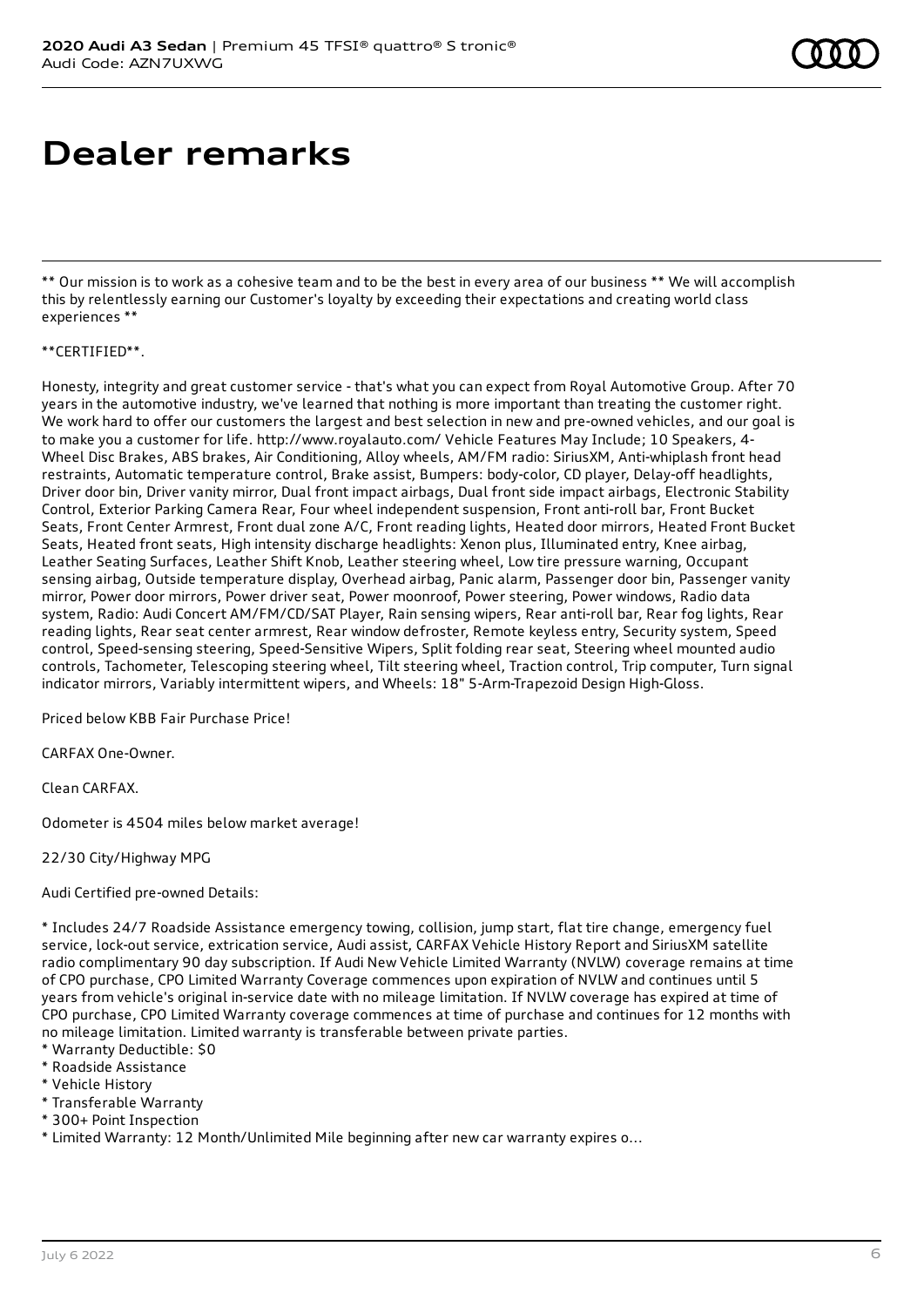# **Technical Specifications**

**(1/2)**

#### **Engineering | Performance** Engine type 2.0-liter four-cylinder Power Level 45 Max. output 228 HP Displacement 2.0 l Torque 258 lb-ft@rpm Valvetrain 16-valve DOHC with Audi valvelift system Acceleration (0 - 60 mph) 5.4 seconds Engine block Cast-iron Induction/fuel injection Turbocharged/TFSI® Cylinder head Aluminum-alloy Displacement/Bore and 1,984/82.5 x 92.8 cc/mm stroke Top track speed<sup>1</sup> [1](#page-10-0) 130 mph **Electrical system** Alternator 14 Volts - 320A Battery 12 Volts - 59Ah **Transmission | Drivetrain** Drivetrain type quattro® all-wheel drive **Steering** Steering type Speed-sensitive electromechanical power steering system Steering ratio 15.3:1 **Suspension** Front axle MacPherson strut front suspension Rear axle Four-link rear suspension Optional Sport suspension **Brakes** Front brakes 13.4 (ventilated disc) in Rear brakes 12.2 (solid disc) in Parking brake Electromechanical **Body** Material Lightweight construction technology — fully galvanized steel unibody with aluminum hood and front subframe Corrosion protection Multistep anti-corrosion protection **Warranty | Maintenance**

| Transmission | Seven-speed S tronic <sup>®</sup> dual-clutch<br>automatic transmission |
|--------------|-------------------------------------------------------------------------|
|              |                                                                         |

Warranty 4-year/50,000-mile Audi New Vehicle Limited Warranty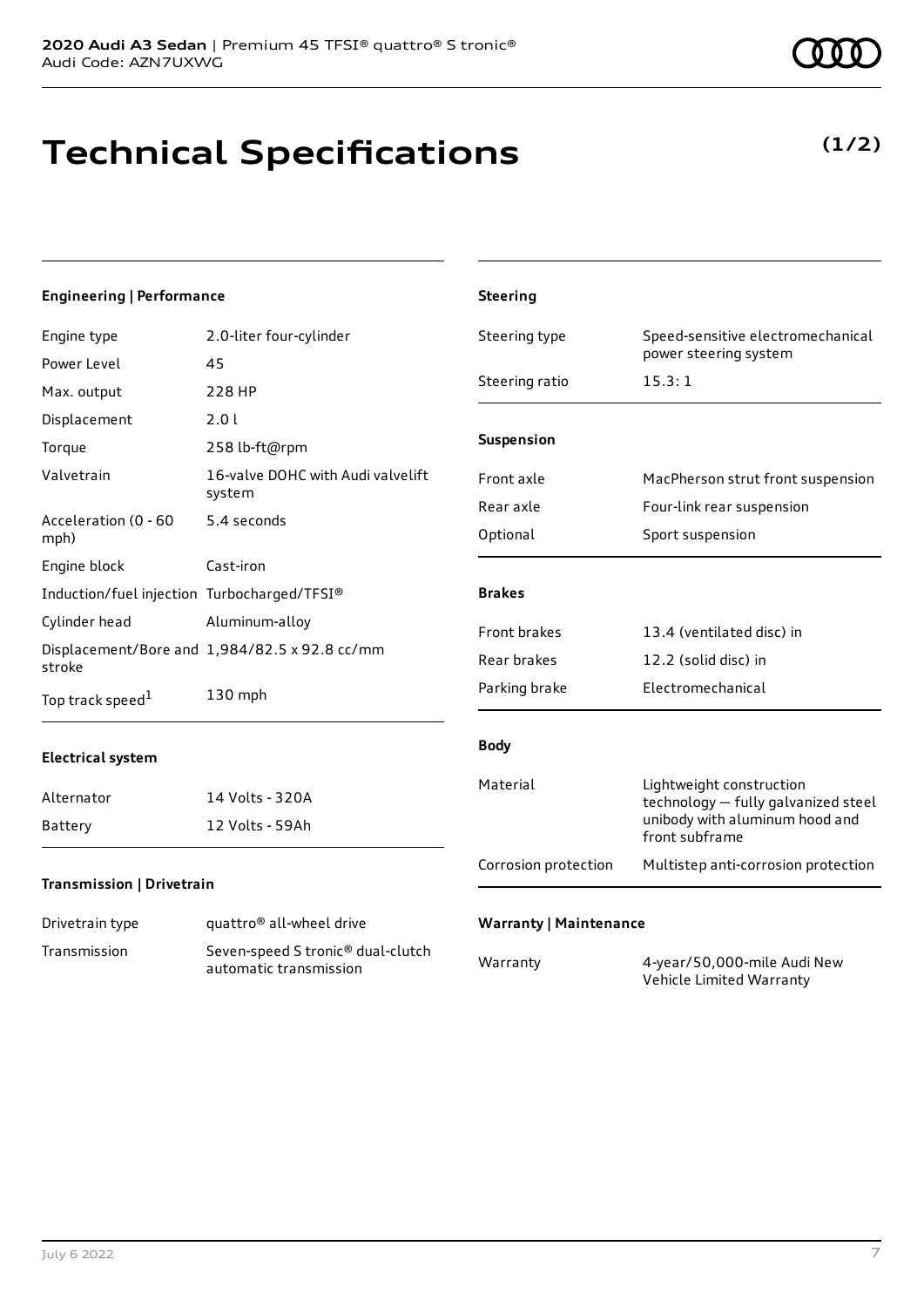| July 6 2022 | $\circ$<br>o |
|-------------|--------------|
|             |              |

# **Technical Specifications**

### **Exterior Measurements**

| Height                           | 55.7 in   |
|----------------------------------|-----------|
| Overall width without<br>mirrors | 70.7 in   |
| Length                           | 175.7 in  |
| Wheelbase                        | 103.8 in  |
| Drag coefficient                 | $0.33$ Cw |
| Overall width with<br>mirrors    | 77.2 in   |
| Track rear                       | $60.1$ in |
| <b>Track front</b>               | 61.2 in   |
| Curb weight                      | 3417 lb   |

### **Interior measurements**

| Seating capacity                          | 5                     |
|-------------------------------------------|-----------------------|
| Shoulder room, rear                       | 53.0 in               |
| Head room with front<br>sunroof           | 36.5 in               |
| Leg room, rear                            | 35.1 in               |
| Shoulder room, front                      | 54.8 in               |
| Head room with rear<br>sunroof            | $36.1$ in             |
| Leg room, front                           | 41.2 in               |
| Cargo volume, rear<br>seatbacks up/folded | $10.0/-$ cu ft, cu ft |

### **(2/2)**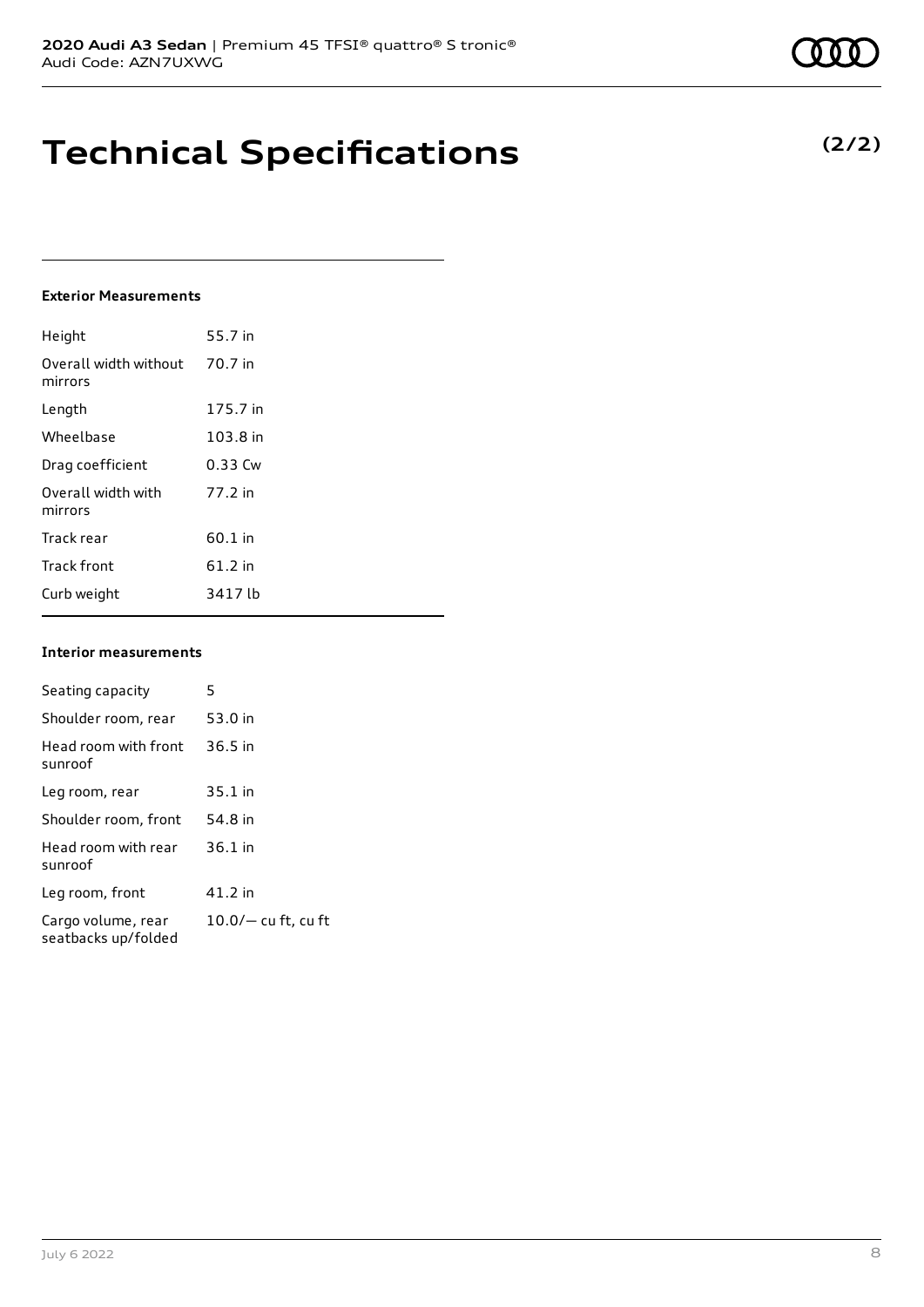### **Consumption- and emission**

**Consumption by NEDC**

combined 25 mpg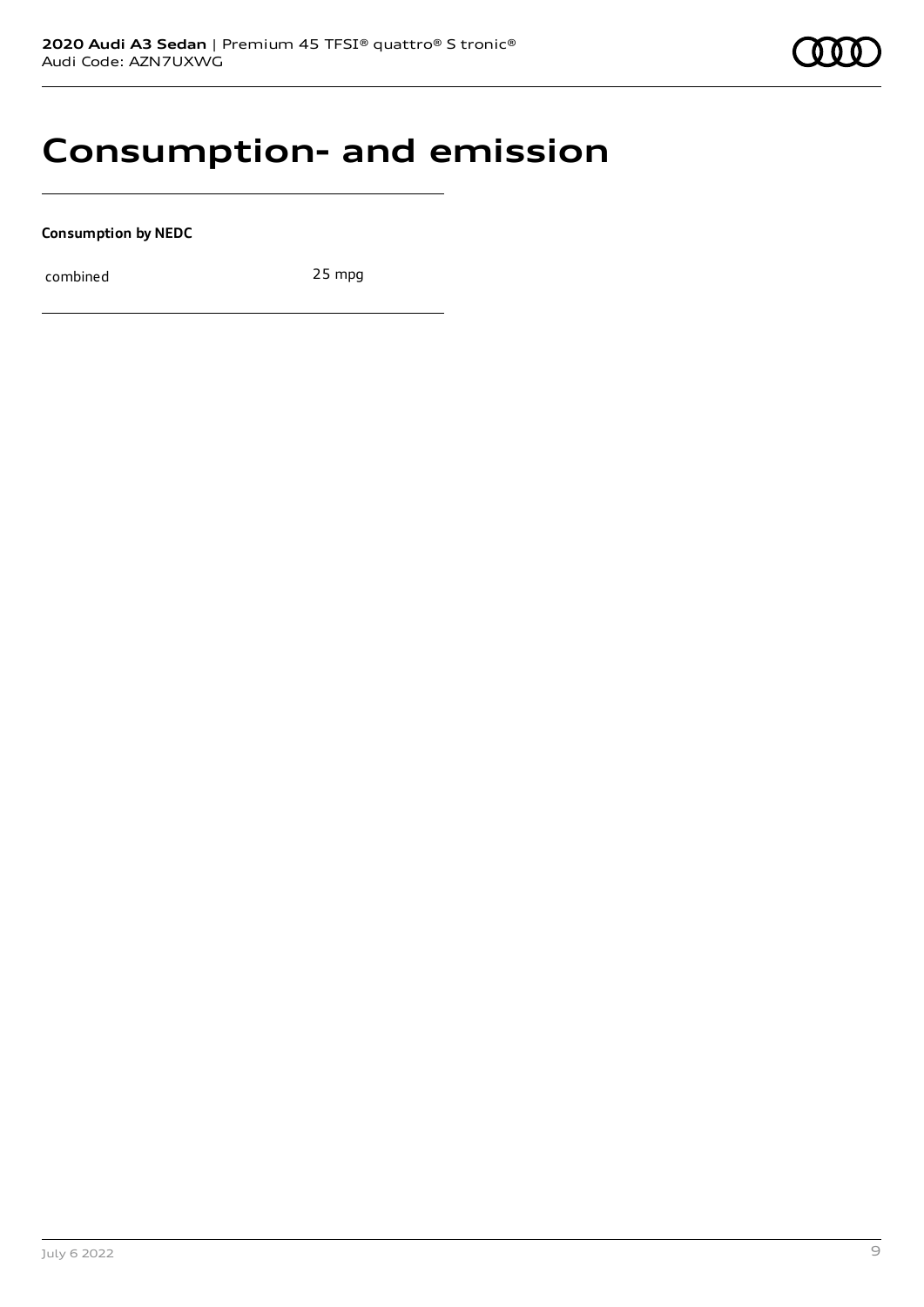

### **Contact**

Dealer **Audi San Francisco**

300 S Van Ness Ave 94103 San Francisco **CA** 

Phone: +14152418100 FAX: 4152418198

www: [https://www.audisanfrancisco.com](https://www.audisanfrancisco.com/)